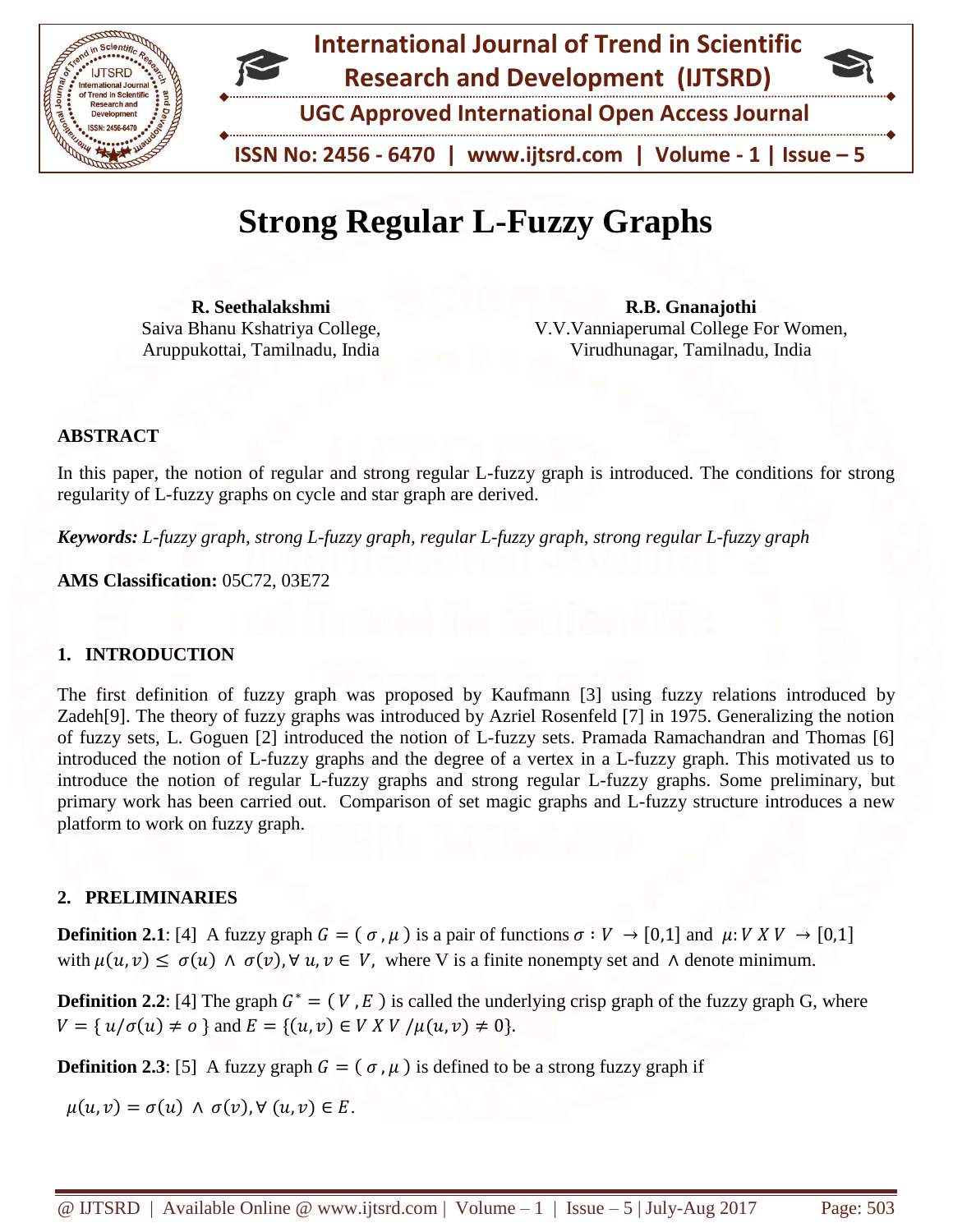**Definition 2.4**: [5] A fuzzy graph  $G = (\sigma, \mu)$  is defined to be a complete fuzzy graph if

 $u(u, v) = \sigma(u) \wedge \sigma(v)$ ,  $\forall u, v \in V$ .

**Definition 2.5**: [5] Let  $G = (\sigma, \mu)$  be a fuzzy graph on  $G^* = (V, E)$ . The fuzzy degree of a node  $u \in V$  is defined as  $(fd)(u) = \sum_{u \neq v, v \in V} \mu(u, v)$ . G is said to be regular fuzzy graph if each vertex has same fuzzy degree. If  $(fd)(v) = k, \forall v \in V$ , then G is said to be  $k$  –regular fuzzy graph.

**Definition 2.6:** [6] Let  $(L, V, \Lambda)$  be a complete lattice. A nonempty set V together with a pair of functions  $\sigma$ :  $V \to L$  and  $\mu: V X V \to L$  with  $\mu(u, v) \leq \sigma(u) \land \sigma(v)$ ,  $\forall u, v \in V$ , is called an L-fuzzy graph. It is denoted by  $G_L = (V, \sigma, \mu)$ .

**Definition 2.7:** [6] Let  $G_L = (V, \sigma, \mu)$  be an L-fuzzy graph. The L-fuzzy degree  $d_L(u)$  of a vertex  $u$  in  $G_L$  is defined as  $d_L(u) = \bigvee_{u \in V, u \neq v} \mu(u, v)$ .

**Definition 2.8** : [1] A graph G=(V,E) is said to have a set-magic labeling if its edges can be assigned distinct subsets of a set X such that for every vertex u of G, the union of the subsets assigned to the edges incident at u is X.

A graph is said to be a set-magic graph if it admits a set-magic labeling.

#### **3. REGULAR L-FUZZY GRAPH**

The above definition of degree in an L-fuzzy graph does not coincide with usual definition of degree in a fuzzy graph. Any fuzzy graph can be treated as an L-fuzzy graph taking the lattice ( $[0,1]$ ,  $\leq$ ). Fuzzy degree of a vertex *u*, denoted as  $f_d(u)$ , defined as the sum of  $\mu(u, v)$ , where  $u \in V$ ,  $u \neq v$ .

For further discussion, L-fuzzy degree will be taken into account.

**Definition 3.1**: Let  $G_L = (V, \sigma, \mu)$  be an L-fuzzy graph.  $G_L$  is said to be a regular L-fuzzy graph if each vertex has the same L-fuzzy degree. If  $d_L(v) = k$ ,  $\forall v \in V$ , for some  $k \in L$ , then  $G_L$  is called a  $k$  – regular L-fuzzy graph.

**Example 3.2** : Let  $S = \{a, b, c\}$  and  $L = \wp(S)$ , the power set of S.

Then  $(L, \subseteq)$  is a complete lattice. Let  $V = \{v_1, v_2, v_3, v_4, v_5\}$ 

Define  $\sigma: V \to L$  and  $\mu: V \times V \to L$  by  $\sigma(v_1) = \{a\}, \sigma(v_2) = \{a, b\} = \sigma(v_4)$ ,

 $\sigma(v_3) = \sigma(v_5) = \{a, c\}$  and

 $\mu(v_1, v_2) = \mu(v_1, v_3) = \mu(v_1, v_4) = \mu(v_2, v_3) = \mu(v_3, v_5) = \mu(v_3, v_4) = \{a\}.$ 

Then  $d_L(u) = \vee_{v \in V, u \neq v} \mu(u, v) = \{a\}, \forall u \in V$ . Then  $G_L = (V, \sigma, \mu)$  is a regular L-fuzzy graph.

**Example 3.3** : Consider the set S and the complete lattice  $L = \wp(S)$  given as in Example 3.2.

Let  $V = \{ v_1, v_2, v_3 \}$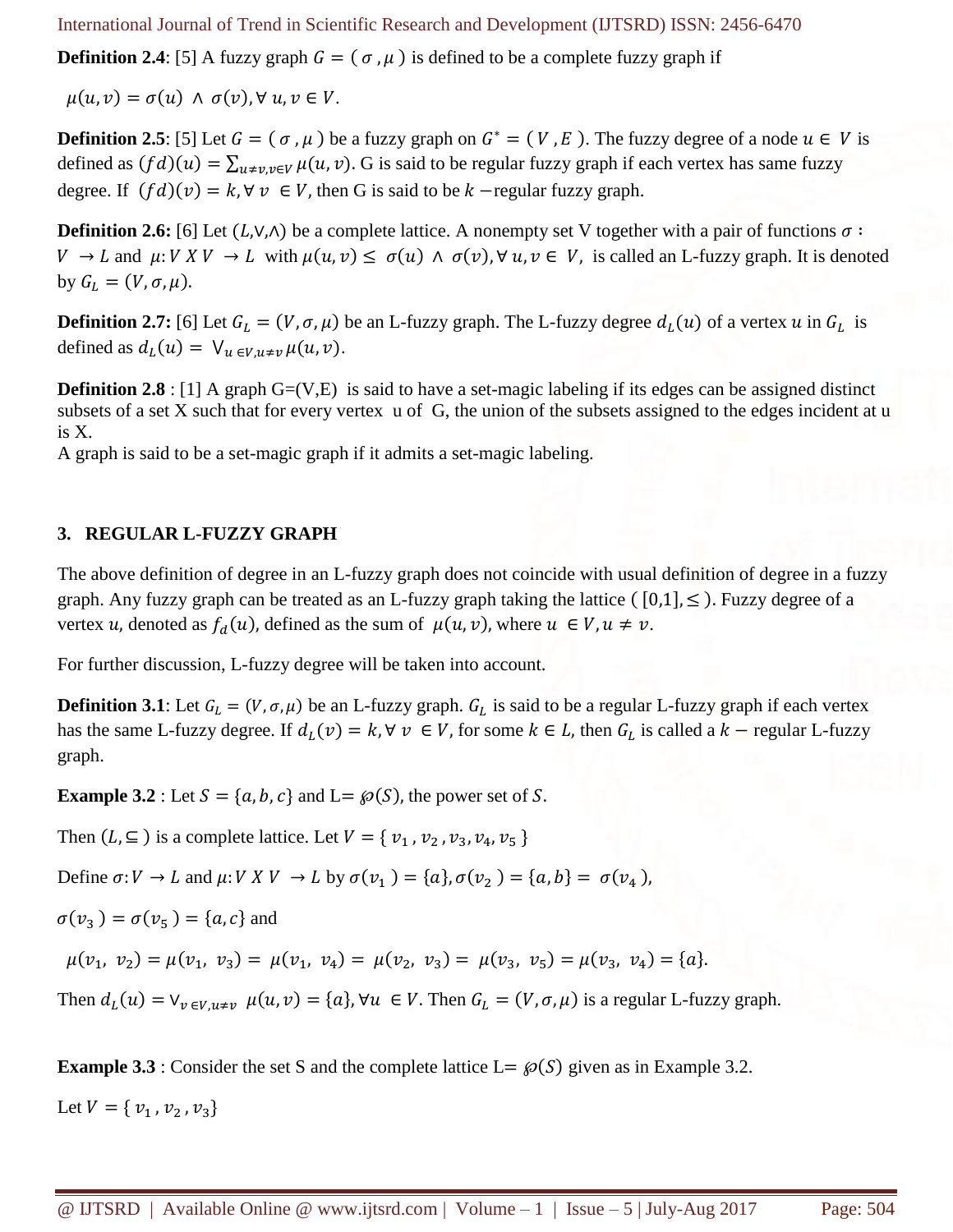International Journal of Trend in Scientific Research and Development (IJTSRD) ISSN: 2456-6470 Define  $\sigma: V \to L$  and  $\mu: V X V \to L$  by  $\sigma(v_1) = \{a, b, c\}, \sigma(v_2) = \{a, b\}, \sigma(v_3) = \{a, b\}$  and  $\mu(v_1, v_2) = \{b\},$  $\mu(v_2, v_3) = \{a, b\}, \ \mu(v_3, v_1) = \{a\}.$  Then  $G_L = (V, \sigma, \mu)$  is a L-fuzzy graph.

**Example 3.4** : Consider the set S and  $\mathcal{P}(S)$  as given in example 3.2.

Let  $V = \{ v_1, v_2, v_3, v_4, v_5 \}$ Define  $\sigma: V \to L$  and  $\mu: V X V \to L$  by  $\sigma(v_1) = \{a\}, \sigma(v_2) = \{a, b\}, \sigma(v_3) = \{a, c\}, \sigma(v_4) = \{a, b, c\}, \sigma(v_5) = \{b, c\}$  and  $\mu(v_1, v_2) = \mu(v_2, v_3) = \mu(v_1, v_3) = \mu(v_1, v_4) = \{a\},\$  $\mu(v_3, v_5) = \{c\}, \mu(v_3, v_4) = \{a, c\}, \mu(v_4, v_5) = \{b, c\}$ Then  $G_L = (V, \sigma, \mu)$  is a non-regular L-fuzzy graph.

**Remark :** In general, an L-fuzzy graph,  $G_L = (V, \sigma, \mu)$ , where  $\mu$  is a constant function, is a regular L-fuzzy graph.

**Theorem 3.5** : Any set magic graph admits a regular L-fuzzy graph structure.

**Proof :** Let G=(V,E) be a set magic graph. Then G admits a set magic labeling *l*.

That is , the edges of G can be assigned distinct subsets of a set X such that for every vertex *u* of G, union of subsets assigned to the edges incident at *u* is X.

Let L=  $\mathcal{P}(X)$ , the power set of X. Then  $(L, \subseteq)$  is a complete lattice.

Define  $\sigma: V \to L$  and  $\mu: E \to L$  as follows:

 $\sigma(v) = X$ ,  $\forall v \in V$  and  $\mu(e) = l(e)$ , for all edges e of G and  $l(e) \in L$ .

Since,  $l(e) \subseteq X, \mu(e) \leq \sigma(u) \wedge \sigma(v)$ , for all  $e = (u, v) \in E$ .

Then,  $G_L = (V, \sigma, \mu)$  is an L-fuzzy graph.

For all  $u \in V$ ,  $d_L(u) = \bigvee_{v \in V, v \neq u} \mu(u, v)$ 

$$
= \bigvee_{e=(u,v),v\neq u} \mu(e)
$$

$$
= \bigvee_{e=(u,v),v\neq u} l(e)
$$

=X, (since *l* is a set magic labeling)

Hence,  $G_L$  is a regular L-fuzzy graph.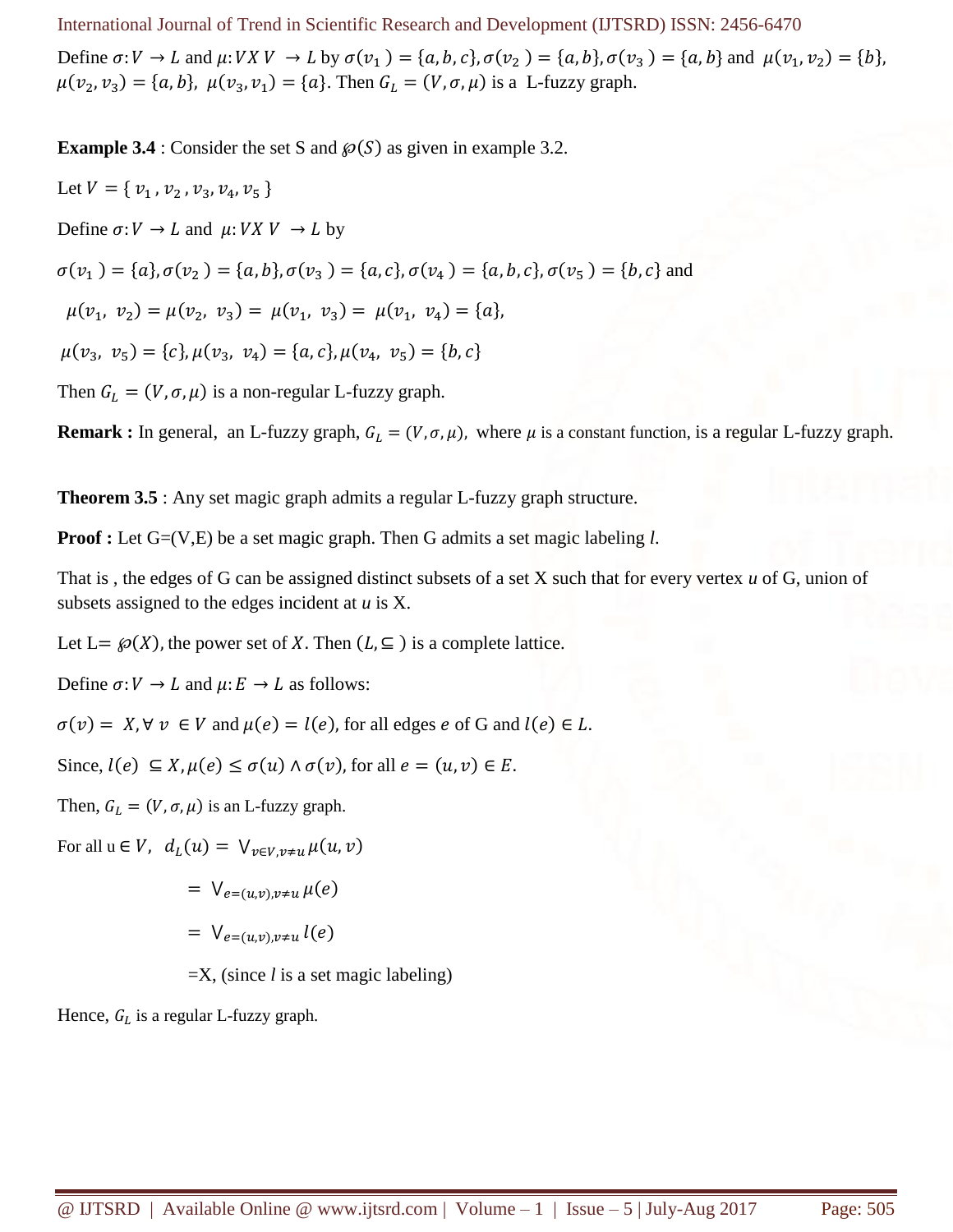#### **4. STRONG REGULAR L-FUZZY GRAPH**

**Definition 4.1** : An L-fuzzy graph  $G_L = (V, \sigma, \mu)$  is said to be a strong regular L-fuzzy graph if  $\mu(u, v) = \sigma(u) \wedge$  $\sigma(v)$ , for all edges (u,v) of  $G_L$  and the L-fuzzy degree  $d_L(v)$  is constant, for all  $v \in V$ .

**Example 4.2** : Let  $S = \{a, b, c\}$  and  $L = \wp(S)$ , the power set of S. Then  $(L, \subseteq)$  is a complete lattice. Let  $V =$  $\{v_1, v_2, v_3, v_4\}$ 

Define  $\sigma: V \to L$  by  $\sigma(v_1) = \sigma(v_3) = \{a, b, c\}, \sigma(v_2) = \sigma(v_4) = \{a, b\}$  and

$$
\mu(v_1, v_2) = \mu(v_2, v_3) = \mu(v_3, v_4) = \mu(v_4, v_1) = \{a, b, c\}.
$$

Then  $G_L = (V, \sigma, \mu)$  is a strong regular L-fuzzy graph.

**Example 4.3** : If  $\sigma$  and  $\mu$  are constants in a L-fuzzy graph  $G_L$ , then  $G_L$  is strong regular L-fuzzy graph.

**Remark** : If  $G_L$  is a strong regular L-fuzzy graph, then  $G_L$  is a regular L-fuzzy graph. However, the converse need not be true, in general. This is seen from Example 3.3.

**Note** In [8], it has been proved that no fuzzy graph on a star graph with at least two spokes is strong regular. But in case of L-fuzzy graph, there exist a strong regular L-fuzzy structure on star graph.

**Example 4.3** : Let L = {1,2,3}. ( $L \leq$ ) is a complete lattice. Let  $V = \{ v, v_1, v_2, v_3, v_4 \}$ 

Define  $\sigma: V \to L$  by  $\sigma(v) = 1, \sigma(v_1) = 1, \sigma(v_2) = 2, \sigma(v_3) = 3, \sigma(v_4) = 4$ 

and  $\mu(v, v_i) = 1$ ,  $i = 1, 2, 3, 4$ . Then,  $d_L(v_1) = d_L(v_2) = d_L(v_3) = d_L(v_4) = 1$ .

Hence,  $G_L = (V, \sigma, \mu)$  is a strong regular L-fuzzy graph on a star graph.

**Example 4.4** :Let  $S = \{a, b, c\}$  and  $L = \mathcal{P}(S)$ , the power set of S.  $(L, \subseteq)$  is a lattice.

- 1. Let = { $v_1$ ,  $v_2$ ,  $v_3$ ,  $v_4$  }. Define  $\sigma: V \to L$  by  $\sigma(v_1) = \{a, b\}, \sigma(v_2) = \{a\}, \sigma(v_3) = \{a, c\}, \sigma(v_4) = \{a\}$  and  $\mu(v_1, v_2) = \mu(v_2, v_3) = \mu(v_3, v_4) = \mu(v_4, v_1) = \{a\}.$ Then,  $G_L = (V, \sigma, \mu)$  is strong regular L-fuzzy graph.
- 2. Let = { $v, v_1, v_2, v_3, v_4$  }. Define  $\sigma: V \rightarrow L$  by  $\sigma(v_1) = \{a, b, c\}, \sigma(v_2) = \{a\}, \sigma(v_3) = \{a, c\}, \sigma(v_4) = \{a, b\}, \sigma(v) = \{a\}$ and  $\mu(v, v_1) = \mu(v, v_2) = \mu(v, v_3) = \mu(v, v_4) = \{a\}.$ Then,  $G_L = (V, \sigma, \mu)$  is a strong regular L-fuzzy graph.

**Theorem 4.5** Let  $G_L = (V, \sigma, \mu)$  be the L-fuzzy graph.

- 1. If the underlying graph  $G_L^*$  is a cycle and if  $\mu$  is a constant say k, for all edges (u,v) and  $\sigma(u) \geq k$ , for all  $u \in V$ , then  $G_L$  is a strong regular L-fuzzy graph.
- 2. If the underlying graph  $G_L^*$  is a star graph with  $V = \{ v, v_1, v_2, ..., v_n \}$  and if  $\sigma(v) \leq \sigma(v_i)$ ,  $\forall i = 1,2,3,...,n$  and  $\mu(v, v_i) = \sigma(v)$ , for all the edges  $(v, v_i)$ , then  $G_L$  is a strong regular L-fuzzy graph.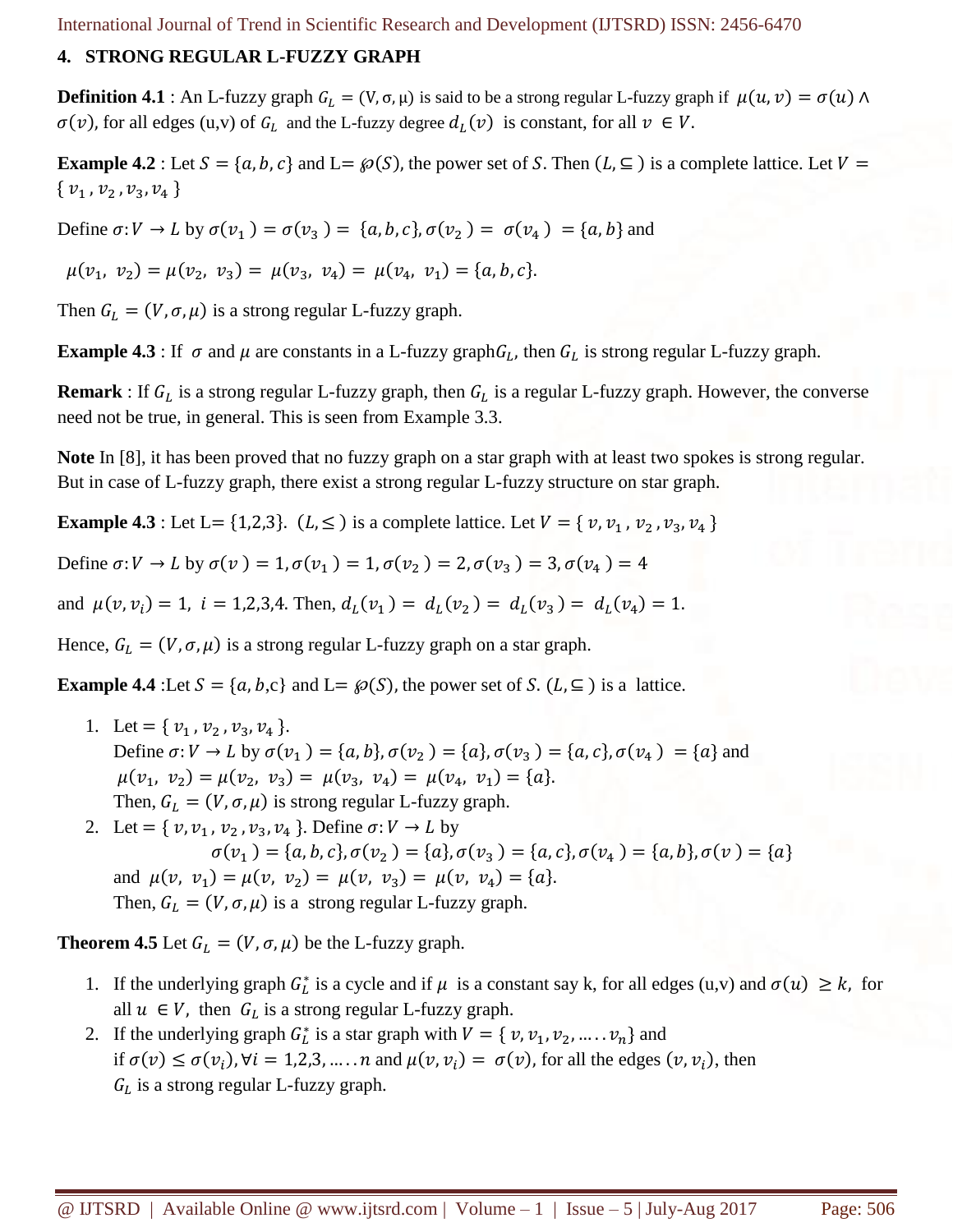### **Proof**

1. Let  $\mu$  = constant = k(say). Since,  $\sigma(u) \geq k$ , for all  $u \in V$ ,  $\sigma(u) \wedge \sigma(v) \geq k = \mu(u, v)$ . From the definition of L-fuzzy graph,  $\mu(u, v) \leq \sigma(u) \wedge \sigma(v)$ . Then,  $\mu(u, v) = \sigma(u) \wedge \sigma(v)$ . Also,  $d_L(u) = \bigvee_{u \in V, u \neq v} \mu(u, v) = \bigvee_{u \in V, u \neq v} k = k, \forall u \in V.$ Hence,  $G_L$  is strong regular L-fuzzy graph.

2. Let  $\sigma(v) \leq \sigma(v_i)$ ,  $\forall i = 1, 2, 3, \dots, n$ . Therefore,  $\sigma(v_i) \wedge \sigma(v) \leq \sigma(v) = \mu(v, v_i)$ . From the definition of L-fuzzy graph,  $\mu(v, v_i) \leq \sigma(v_i) \wedge \sigma(v)$ . Hence,  $\mu(v, v_i) = \sigma(v) \wedge \sigma(v_i)$ ,  $\forall i = 1, 2, 3, \dots, n$ . Now,  $d_L(v_i) = V_{v_i} \mu(v_i, v), \forall i = 1, 2, 3, \dots, n$ .  $=$   $\vee$   $\sigma$  $(v)$  $= \sigma(v)$ and  $d_L(v) = \bigvee_{v_i \in V} \mu(v, v_i)$ ,  $\forall i = 1, 2, 3, ..., n$ .  $=$   $\vee$   $\sigma(v)$  $= \sigma(v)$ 

Thus,  $G_L$  is strong regular L-fuzzy graph.

**Theorem 4.6** : For any strong regular L-fuzzy graph  $G_L = (V, \sigma, \mu)$  whose crisp graph  $G_L^*$  is a path,  $\mu$  is a constant function.

**Proof** Let  $V = \{v_0, v_1, v_2, ..., v_n\}$ .  $E(G_L^*) = \{v_0v_1, v_1v_2, v_2v_3, ..., ..., v_{n-1}v_n\}$ 

 $\sigma(v_i) = b_i$ , f or  $i = 0, 1, 2, \dots \dots \dots n$  and

 $\mu(v_{i-1}, v_i) = a_i$ , for  $i = 1, 2, ..., ..., n$ , where  $a_i$ ,  $b_i \in (L, ≤)$ 

 $G_L$ 



Since,  $G_L$  is a strong regular L-fuzzy graph, we have

<sup>1</sup> = . ∨ +1 = , = 1,2, … … … − 2, = , ℎ ∈ -----------------------(1) −1 ∧ = , = 1,2, … … … ------------------------------------------------(2) (1) ⇒ ≤ , = 1,2, … … … . , -----------------------------------------------------(3) Also (2)  $\Rightarrow a_i \leq b_{i-1}$  and  $a_i \leq b_i$ ,  $i = 1, 2, ..., ..., n$  $\Rightarrow$   $(a_1 \le b_0, a_1 \le b_1), (a_2 \le b_1, a_2 \le b_2), \dots \dots \dots, (a_n \le b_{n-1}, a_n \le b_n)$  $\Rightarrow$   $(a_1 \le b_0)$ ,  $(a_1, a_2 \le b_1)$ ,  $(a_2 \le b_2, a_3 \le b_2)$ , ... ... ...,  $(a_{n-1} \le b_n, a_n \le b_n)$ ,  $(a_n \le b_n)$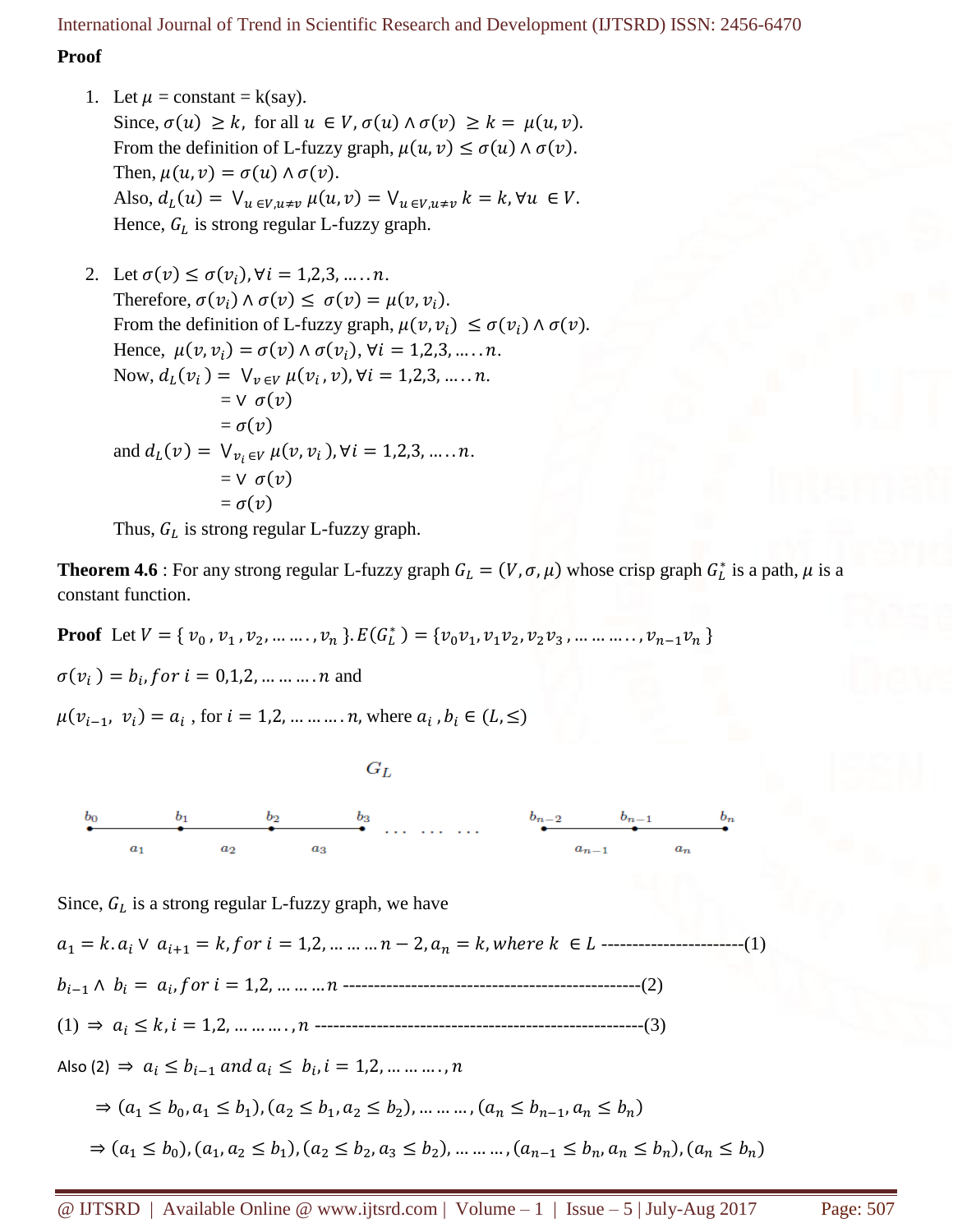$$
\Rightarrow k \leq b_0, a_i \lor a_{i+1} \leq b_i, i = 1, 2, \dots, n-1, k \leq b_n.
$$
  

$$
\Rightarrow k \leq b_0, k \leq b_i, i = 1, 2, \dots, n-1, k \leq b_n.
$$
  

$$
\Rightarrow k \leq b_0, b_{i-1} \land b_i, i = 1, 2, \dots, n.
$$
  

$$
\Rightarrow k \leq a_i, \text{for } i = 1, 2, \dots, n \text{ ...}
$$

Equations (3) and (4)  $\Rightarrow$ ,  $a_i = k$ , f or  $i = 1, 2, ... ... ...$ , n.

Hence,  $\mu$  is a constant function.

**Theorem 4.7** : For any strong regular L-fuzzy graph  $G_L = (V, \sigma, \mu)$  whose crisp graph  $G_L^*$  is a cycle,  $\mu$  is a constant function.

**Proof** Let  $V = \{ v_1, v_2, \dots, v_n \}$ .  $E(G_L^*) = \{ v_1 v_2, v_2 v_3, \dots, v_{n-1} v_n, v_n v_1 \}$ 

 $\sigma(v_i) = b_i$ , for  $i = 1, 2, ..., ..., n$  and  $(v_i, v_{i+1}) = a_i$ , for  $i = 1, 2, ..., ..., n$ , where

 $v_{n+1} = v_1$  and  $a_i$ ,  $b_i \in (L, \leq)$ 



Since,  $G_L$  is a strong regular L-fuzzy graph, we have <sup>1</sup> = . ∨ +1 = , = 1,2, … … … − 1, ℎ ∈ -----------------------(1)  $b_i \wedge b_{i+1} = a_i$ , for  $i = 1, 2, ..., ..., n$ , since  $v_{n+1} = v_1, b_{n+1} = b_1$ --------------------(2) (1) ⇒ ≤ , = 1,2, … … … . , -----------------------------------------------------(3) Also (2)  $\Rightarrow a_i \leq b_i$  and  $a_i \leq b_{i+1}, i = 1, 2, ..., ..., n$  $\Rightarrow$   $(a_1 \le b_1, a_1 \le b_2), (a_2 \le b_2, a_2 \le b_3), \dots \dots \dots (a_n \le b_n, a_n \le b_{n+1} = b_1)$  $\Rightarrow$   $(a_1 \le b_1), (a_1, a_2 \le b_2), (a_2, a_3 \le b_3), \dots \dots \dots, (a_{n-1}, a_n \le b_n)$  $\Rightarrow k \le b_1, a_i \vee a_{i+1} \le b_{i+1}, i = 1, 2, \dots, n-1$  $\Rightarrow k \le b_1, k \le b_{i+1}, i = 1, 2, \dots \dots \dots, n-1$  $\Rightarrow k \leq b_i \wedge b_{i+1}, i = 1, 2, \dots \dots \dots, n.$ ⇒ ≤ , = 1,2, … … … , ---------------------------------------------(4)